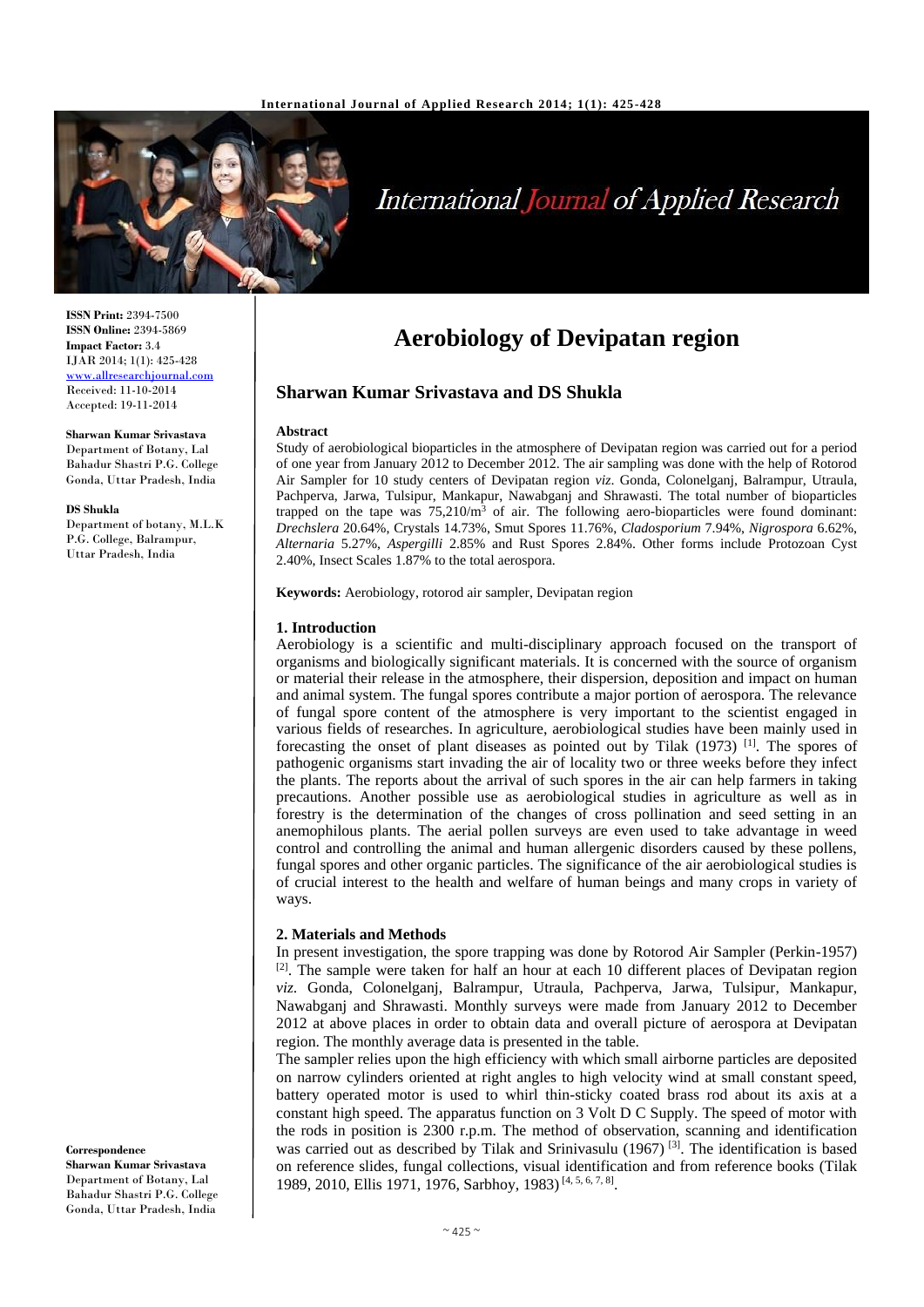# **Table 1:** Average monthly Concentration of Aero-Bioparticles present/m<sup>3</sup> of air (from January 2012 to December 2012) by 'ROTOROD AIR SAMPLER'

|                  | <b>Sr. No. Name of Bioparticles</b> | Jan<br>2012         | Feb<br>2012      | Mar<br>2012      | Apr<br>2012                 | <b>May</b><br>2012 | Jun<br>2012      | Jul<br>2012      | Aug<br>2012      | <b>Sep</b><br>2012 | Oct<br>2012      | <b>Nov</b><br>2012 | <b>Dec</b><br>2012 | <b>Total</b>     | % contribution of<br>total airspora |
|------------------|-------------------------------------|---------------------|------------------|------------------|-----------------------------|--------------------|------------------|------------------|------------------|--------------------|------------------|--------------------|--------------------|------------------|-------------------------------------|
| $\mathbf{1}$     | Alternaria                          | 180                 | 160              | 255              | 860                         | 695                | 470              | 190              | 410              | 240                | 180              | 255                | 75                 | 3970             | 5.279                               |
| $\overline{2}$   | Aspergilli                          | 25                  | 20               | 175              | 825                         | 475                | 210              | 55               | 110              | $\overline{0}$     | 75               | 80                 | 100                | 2150             | 2.859                               |
| $\overline{3}$   | Annellophora                        | $\overline{0}$      | $\theta$         | $\theta$         | $\boldsymbol{0}$            | $\boldsymbol{0}$   | $\overline{15}$  | 40               | $\overline{10}$  | $\Omega$           | $\mathbf{0}$     | $\boldsymbol{0}$   | $\theta$           | $\overline{65}$  | 0.086                               |
| $\overline{4}$   | Ascotricha                          | $\overline{0}$      | $\theta$         | $\mathbf{0}$     | $\mathbf{0}$                | $\mathbf{0}$       | $\mathbf{0}$     | $\overline{115}$ | $\overline{0}$   | $\theta$           | $\overline{0}$   | $\mathbf{0}$       | $\overline{0}$     | $\overline{115}$ | 0.153                               |
| 5                | Beltraniella                        | $\overline{0}$      | $\theta$         | $\theta$         | 90                          | $\overline{0}$     | $\Omega$         | $\mathbf{0}$     | $\theta$         | 10                 | 10               | $\overline{0}$     | $\overline{0}$     | 110              | 0.146                               |
| 6                | <b>Beltrania</b>                    | $\mathbf{0}$        | $\overline{0}$   | $\mathbf{0}$     | $\overline{20}$             | 55                 | $\mathbf{0}$     | $\overline{10}$  | $\boldsymbol{0}$ | $\overline{0}$     | $\mathbf{0}$     | $\boldsymbol{0}$   | $\overline{5}$     | $\overline{90}$  | 0.120                               |
| $\boldsymbol{7}$ | Botryodiplodia                      | $\overline{0}$      | $\theta$         | $\mathbf{0}$     | $\boldsymbol{0}$            | $\boldsymbol{0}$   | $\mathbf{0}$     | $\mathbf{0}$     | $\overline{0}$   | $\overline{15}$    | $\overline{0}$   | $\boldsymbol{0}$   | $\boldsymbol{0}$   | $\overline{15}$  | 0.020                               |
| $\,8\,$          | <b>Bactrodesmium</b>                | $\overline{0}$      | $\theta$         | $\mathbf{0}$     | $\boldsymbol{0}$            | $\boldsymbol{0}$   | 10               | $\overline{0}$   | $\overline{0}$   | $\theta$           | $\mathbf{0}$     | $\boldsymbol{0}$   | $\boldsymbol{0}$   | 10               | 0.013                               |
| 9                | <b>Bispora</b>                      | 5                   | $\theta$         | $\theta$         | $\overline{30}$             | $\boldsymbol{0}$   | 40               | $\overline{70}$  | 10               | $\overline{10}$    | $\overline{0}$   | $\overline{0}$     | $\overline{0}$     | 165              | 0.219                               |
| $\overline{10}$  | Cercospora                          | $\overline{0}$      | 5                | $\mathbf{0}$     | $\sqrt{5}$                  | $\boldsymbol{0}$   | 15               | $\theta$         | 20               | 175                | $\overline{35}$  | $\overline{45}$    | $\overline{45}$    | 345              | 0.459                               |
| 11               | Circinella                          | $\overline{0}$      | $\overline{0}$   | $\mathbf{0}$     | $\boldsymbol{0}$            | $\boldsymbol{0}$   | 10               | $\overline{0}$   | $\overline{0}$   | $\overline{0}$     | $\overline{0}$   | $\overline{0}$     | $\boldsymbol{0}$   | 10               | 0.013                               |
| 12               | Codinaea                            | $\overline{0}$      | $\overline{0}$   | $\overline{0}$   | $\boldsymbol{0}$            | $\boldsymbol{0}$   | $\mathbf{0}$     | $\overline{0}$   | 15               | $\overline{0}$     | $\boldsymbol{0}$ | $\boldsymbol{0}$   | $\boldsymbol{0}$   | $\overline{15}$  | 0.020                               |
| 13               | Cladosporium                        | 440                 | 380              | 535              | 50                          | 105                | 1285             | 620              | 380              | 605                | 735              | 610                | 230                | 5975             | 7.944                               |
| $\overline{14}$  | Corynespora                         | $\boldsymbol{0}$    | $\boldsymbol{0}$ | $\overline{15}$  | 170                         | 110                | 35               | $\boldsymbol{0}$ | $\overline{25}$  | 75                 | 45               | $\overline{55}$    | $\boldsymbol{0}$   | 530              | 0.705                               |
| $\overline{15}$  | Curvularia                          | $\overline{115}$    | $\overline{195}$ | 90               | 105                         | 190                | 90               | $\overline{175}$ | $\overline{405}$ | $\overline{225}$   | 255              | $\overline{110}$   | 25                 | 1980             | 2.633                               |
| $\overline{16}$  | Cordella                            | $\mathbf{0}$        | $\theta$         | $\mathbf{0}$     | $\overline{0}$              | $\overline{0}$     | $\mathbf{0}$     | 40               | $\overline{20}$  | 15                 | $\overline{0}$   | $\mathbf{0}$       | $\mathbf{0}$       | 75               | 0.100                               |
| $\overline{17}$  |                                     | 270                 | 160              | 635              | 190                         | 195                | $\overline{175}$ | 350              | 630              | 7295               | 4375             | 980                | 270                |                  | 20.642                              |
|                  | Drechslera                          |                     |                  |                  |                             |                    |                  |                  |                  |                    |                  |                    |                    | 15525            |                                     |
| 18               | Diplococcium                        | $\mathbf{0}$        | $\theta$         | $\mathbf{0}$     | 5                           | $\boldsymbol{0}$   | $\mathbf{0}$     | $\overline{0}$   | $\mathbf{0}$     | $\overline{0}$     | $\mathbf{0}$     | $\boldsymbol{0}$   | $\mathbf{0}$       | 5                | 0.007                               |
| $\overline{19}$  | Diplodia                            | $\overline{0}$      | $\Omega$         | $\mathbf{0}$     | $\overline{0}$              | $\boldsymbol{0}$   | $\overline{15}$  | 10               | $\mathbf{0}$     | $\theta$           | $\overline{0}$   | $\mathbf{0}$       | $\overline{0}$     | $\overline{25}$  | 0.033                               |
| $\overline{20}$  | Didymosphenia                       | $\overline{0}$      | $\theta$         | $\theta$         | $\boldsymbol{0}$            | $\overline{0}$     | $\overline{20}$  | 40               | 5                | $\theta$           | $\boldsymbol{0}$ | $\overline{0}$     | $\overline{0}$     | $\overline{65}$  | 0.086                               |
| $\overline{21}$  | Dictyostelium                       | $\overline{0}$      | $\theta$         | $\theta$         | $\mathbf{0}$                | $\boldsymbol{0}$   | $\overline{0}$   | $\theta$         | $\overline{0}$   | 5                  | $\overline{25}$  | $\overline{10}$    | $\overline{0}$     | 40               | 0.053                               |
| 22               | Epicoccum                           | 30                  | 55               | 95               | 665                         | 75                 | 55               | $\overline{15}$  | 5                | 5                  | $\boldsymbol{0}$ | 65                 | 10                 | 1075             | 1.429                               |
| $\overline{23}$  | Excipularia                         | $\boldsymbol{0}$    | $\theta$         | $\theta$         | 30                          | $\boldsymbol{0}$   | $\mathbf{0}$     | $\theta$         | $\theta$         | $\overline{0}$     | $\overline{0}$   | $\mathbf{0}$       | $\boldsymbol{0}$   | 30               | 0.040                               |
| $\overline{24}$  | Erysiphe                            | 35                  | 20               | $\Omega$         | $\boldsymbol{0}$            | $\overline{0}$     | $\mathbf{0}$     | $\mathbf{0}$     | $\theta$         | $\Omega$           | $\overline{0}$   | $\mathbf{0}$       | 85                 | 140              | 0.186                               |
| $\overline{25}$  | Exosporium                          | $\overline{0}$      | $\mathbf{0}$     | $\mathbf{0}$     | $\boldsymbol{0}$            | $\boldsymbol{0}$   | $\overline{15}$  | 25               | $\overline{0}$   | $\overline{0}$     | $\overline{0}$   | $\overline{0}$     | $\overline{0}$     | 40               | 0.053                               |
| 26               | Fusarium                            | $\overline{0}$      | 65               | 40               | $\boldsymbol{0}$            | $\overline{35}$    | $\overline{0}$   | $\overline{0}$   | $\Omega$         | 5                  | 10               | 5                  | $\overline{0}$     | 160              | 0.213                               |
| $\overline{27}$  | $\overline{F}$ usariella            | $\boldsymbol{0}$    | $\boldsymbol{0}$ | $\mathbf{0}$     | $\boldsymbol{0}$            | $\boldsymbol{0}$   | $\mathbf{0}$     | $\overline{0}$   | $\boldsymbol{0}$ | $\overline{0}$     | $\overline{0}$   | $\overline{20}$    | $\boldsymbol{0}$   | 20               | 0.027                               |
| 28               | Helminthosporium                    | 5                   | 10               | $\mathbf{0}$     | $\overline{35}$             | $\boldsymbol{0}$   | $\theta$         | $\theta$         | $\overline{0}$   | $\overline{0}$     | 200              | 90                 | $\boldsymbol{0}$   | 340              | 0.452                               |
| 29               | Heterosporium                       | $\overline{0}$      | $\theta$         | $\Omega$         | $\boldsymbol{0}$            | $\boldsymbol{0}$   | $\theta$         | $\overline{0}$   | $\overline{0}$   | $\overline{0}$     | 35               | $\mathbf{0}$       | 5                  | 40               | 0.053                               |
| 30               | Haplosporella                       | 25                  | $\Omega$         | $\Omega$         | $\mathbf{0}$                | $\boldsymbol{0}$   | 25               | 20               | 20               | 35                 | 45               | 45                 | 10                 | 225              | 0.299                               |
| $\overline{31}$  | Harknessia                          | $\overline{0}$      | 10               | $\overline{0}$   | $\boldsymbol{0}$            | 5                  | $\overline{5}$   | 5                | $\theta$         | $\overline{0}$     | $\overline{0}$   | $\boldsymbol{0}$   | $\boldsymbol{0}$   | $\overline{25}$  | 0.033                               |
| 32               | Hypoxylon                           | $\boldsymbol{0}$    | $\mathbf{0}$     | $\overline{0}$   | $\boldsymbol{0}$            | $\boldsymbol{0}$   | 135              | $\overline{0}$   | $\overline{0}$   | $\overline{0}$     | $\overline{0}$   | $\overline{0}$     | $\boldsymbol{0}$   | 135              | 0.179                               |
| $\overline{33}$  | Hysterium                           | $\boldsymbol{0}$    | $\boldsymbol{0}$ | $\theta$         | $\overline{30}$             | $\boldsymbol{0}$   | $\boldsymbol{0}$ | $\theta$         | $\overline{0}$   | 10                 | $\overline{0}$   | $\boldsymbol{0}$   | $\boldsymbol{0}$   | 40               | 0.053                               |
| 34               | Hirudinaria                         | $\mathbf{0}$        | 15               | 10               | $\boldsymbol{0}$            | $\boldsymbol{0}$   | $\Omega$         | $\theta$         | $\theta$         | $\overline{0}$     | $\overline{0}$   | 5                  | $\boldsymbol{0}$   | $\overline{30}$  | 0.040                               |
| 35               | Lacillinopsis                       | $\boldsymbol{0}$    | $\mathbf{0}$     | $\mathbf{0}$     | $\overline{0}$              | $\overline{0}$     | 140              | $\overline{25}$  | 5                | $\overline{0}$     | 65               | 25                 | $\overline{5}$     | 265              | 0.352                               |
| $\overline{36}$  | Lophiostoma                         | $\boldsymbol{0}$    | $\theta$         | $\theta$         | $\boldsymbol{0}$            | $\overline{0}$     | 5                | $\overline{20}$  | $\overline{0}$   | 90                 | $\boldsymbol{0}$ | $\boldsymbol{0}$   | $\overline{0}$     | $\overline{115}$ | 0.153                               |
| 37               | Mitteriella                         | $\overline{0}$      | $\theta$         | $\mathbf{0}$     | $\boldsymbol{0}$            | $\mathbf{0}$       | $\mathbf{0}$     | $\mathbf{0}$     | $\overline{0}$   | 5                  | 5                | $\overline{0}$     | $\overline{0}$     | $\overline{10}$  | 0.013                               |
| $\overline{38}$  | Melanospora                         | $\overline{0}$      | $\theta$         | $\overline{0}$   | 5                           | 5                  | 5                | 60               | $\overline{20}$  | $\overline{20}$    | $\overline{20}$  | 30                 | $\boldsymbol{0}$   | 165              | 0.219                               |
| 39               | Menispora                           | $\overline{0}$      | $\overline{0}$   | $\overline{0}$   | 10                          | $\mathbf{0}$       | $\mathbf{0}$     | $\boldsymbol{0}$ | $\theta$         | $\overline{0}$     | $\overline{0}$   | $\mathbf{0}$       | $\overline{0}$     | 10               | 0.013                               |
| 40               |                                     |                     | 45               | 0                |                             | 55                 | 40               | $\overline{25}$  | $\overline{0}$   | 5                  | $\overline{20}$  | 80                 | $\overline{0}$     | 275              |                                     |
| 41               | Memnoniella<br>Melanographium       | 5<br>$\overline{0}$ | $\overline{0}$   | $\overline{0}$   | $\theta$<br>$\overline{10}$ | $\boldsymbol{0}$   | 5                | 5                | $\overline{10}$  | 10                 | 5                | $\overline{0}$     | $\Omega$           | 45               | 0.366<br>0.060                      |
| 42               | Nigrospora                          | $\overline{20}$     | 75               | 300              | 220                         | $\overline{65}$    | $\overline{145}$ | 85               | 280              | 3070               | 355              | 235                | 130                | 4980             | 6.621                               |
| 43               | <i>Oidium</i>                       | $\boldsymbol{0}$    | 40               | $\overline{25}$  | $\mathbf{0}$                | $\overline{30}$    | $\overline{10}$  | 5                | $\overline{10}$  | $\theta$           | $\theta$         | $\mathbf{0}$       | $\overline{20}$    | 140              | 0.186                               |
|                  |                                     |                     |                  |                  |                             |                    |                  |                  |                  |                    |                  | $\overline{0}$     | $\mathbf{0}$       |                  |                                     |
| 44               | Pestalotia                          | $\mathbf{0}$        | $\theta$         | $\overline{0}$   | $\mathbf{0}$                | $\boldsymbol{0}$   | $\sqrt{5}$       | $\boldsymbol{0}$ | $\overline{0}$   | $\boldsymbol{0}$   | $\mathbf{0}$     |                    |                    | 5                | 0.007                               |
| 45               | Phaeotrichoconis                    | $\boldsymbol{0}$    | $\theta$         | $\theta$         | 5                           | $\boldsymbol{0}$   | $\boldsymbol{0}$ | $\overline{0}$   | $\overline{0}$   | $\overline{0}$     | $\mathbf{0}$     | $\boldsymbol{0}$   | $\boldsymbol{0}$   | 5                | 0.007                               |
| 46               | Periconia                           | 20                  | 5                | 60               | 115                         | 65                 | 45               | $\overline{0}$   | $\overline{30}$  | $\theta$           | 25               | 5                  | 15                 | 385              | 0.512                               |
| $47\,$           | Pyricularia                         | $\theta$            | $\overline{0}$   | $\Omega$         | $\mathbf{0}$                | $\boldsymbol{0}$   | 40               | 20               | 20               | 30                 | $\overline{35}$  | $\boldsymbol{0}$   | $\boldsymbol{0}$   | 145              | 0.193                               |
| 48               | Pleospora                           | $\boldsymbol{0}$    | $\overline{0}$   | $\theta$         | 10                          | 10                 | $20\,$           | $\mathbf{0}$     | 20               | $\boldsymbol{0}$   | $\boldsymbol{0}$ | $\boldsymbol{0}$   | $\boldsymbol{0}$   | 60               | 0.080                               |
| 49               | Pithomyces                          | 5                   | 15               | 20               | $\overline{30}$             | $\boldsymbol{0}$   | 5                | $\boldsymbol{0}$ | $\theta$         | 30                 | 35               | 10                 | 30                 | 180              | 0.239                               |
| 50               | Pseudobeltrania                     | $\overline{0}$      | $\theta$         | $\boldsymbol{0}$ | 25                          | $\boldsymbol{0}$   | $\mathbf{0}$     | 15               | $\overline{0}$   | $\mathbf{0}$       | $\mathbf{0}$     | $\boldsymbol{0}$   | $\boldsymbol{0}$   | 40               | 0.053                               |
| $\overline{51}$  | Paecilomyces                        | $\overline{0}$      | $\Omega$         | $\theta$         | $\overline{0}$              | 240                | $\mathbf{0}$     | $\Omega$         | $\mathbf{0}$     | $\overline{0}$     | $\overline{0}$   | $\mathbf{0}$       | $\overline{0}$     | $\overline{240}$ | 0.319                               |
| 52               | Pseudocercospora                    | $\overline{0}$      | $\theta$         | $\theta$         | $\mathbf{0}$                | $\overline{0}$     | 5                | $\theta$         | $\mathbf{0}$     | $\overline{0}$     | $\overline{0}$   | $\mathbf{0}$       | $\overline{0}$     | 5                | 0.007                               |
| $\overline{53}$  | Pseudocorynespora                   | $\overline{0}$      | $\mathbf{0}$     | $\theta$         | $\mathbf{0}$                | $\overline{0}$     | $\mathbf{0}$     | $\overline{0}$   | $\mathbf{0}$     | 15                 | $\overline{35}$  | $\mathbf{0}$       | $\overline{0}$     | $\overline{50}$  | 0.066                               |
| 54               | <b>Rust Spore</b>                   | 135                 | $\overline{225}$ | 755              | 255                         | 120                | 60               | $\overline{65}$  | 65               | 180                | $\overline{50}$  | 180                | $\overline{50}$    | 2140             | 2.845                               |
| 55               | Scopulariopsis                      | $\boldsymbol{0}$    | $\theta$         | $\mathbf{0}$     | $\mathbf{0}$                | 0                  | $\overline{0}$   | $\theta$         | $\mathbf{0}$     | $\mathbf{0}$       | $\mathbf{0}$     | $\mathbf{0}$       | 35                 | 35               | 0.047                               |
| $\overline{56}$  | Sirodesmium                         | $\boldsymbol{0}$    | $\mathbf{0}$     | $\overline{0}$   | 5                           | $\boldsymbol{0}$   | $\overline{0}$   | $\mathbf{0}$     | $\mathbf{0}$     | $\mathbf{0}$       | 5                | $\mathbf{0}$       | $\overline{0}$     | 10               | 0.013                               |
| 57               | Sporormia                           | $\boldsymbol{0}$    | $\theta$         | $\theta$         | $\mathbf{0}$                | $\boldsymbol{0}$   | $\overline{25}$  | $\overline{15}$  | 25               | $\overline{30}$    | $\overline{0}$   | $\mathbf{0}$       | $\theta$           | $\overline{95}$  | 0.126                               |
| 58               | Sordaria                            | $\overline{0}$      | $\theta$         | $\theta$         | $\mathbf{0}$                | $\overline{0}$     | 385              | 255              | 80               | $\overline{10}$    | 40               | $\mathbf{0}$       | $\overline{0}$     | 770              | 1.024                               |
| $\overline{59}$  | Sporidesmium                        | $\boldsymbol{0}$    | $\overline{0}$   | $\overline{0}$   | 70                          | $\overline{10}$    | $\overline{35}$  | 40               | $\overline{55}$  | $\theta$           | $\overline{25}$  | $\overline{0}$     | $\boldsymbol{0}$   | 235              | 0.312                               |
| 60               | Smutspores                          | 160                 | 280              | 5355             | 260                         | $\overline{90}$    | 525              | 180              | 165              | 375                | 860              | 110                | 485                | 8845             | 11.760                              |
| 61               | Stachybotrys                        | $\boldsymbol{0}$    | 5                | $\mathbf{0}$     | 10                          | 5                  | 35               | 40               | 145              | 125                | $80\,$           | 25                 | $\boldsymbol{0}$   | 470              | 0.625                               |
| 62               | Spegazzinia                         | 5                   | $\theta$         | $\theta$         | $\mathbf{0}$                | $\boldsymbol{0}$   | $\boldsymbol{0}$ | $\overline{0}$   | $\overline{0}$   | 10                 | 25               | $\sqrt{5}$         | $\boldsymbol{0}$   | 45               | 0.060                               |
| 63               | Sclerospora                         | 5                   | $\theta$         | $\theta$         | $\mathbf{0}$                | $\boldsymbol{0}$   | $\overline{15}$  | $\boldsymbol{0}$ | $\mathbf{0}$     | $\theta$           | $\overline{0}$   | $\overline{15}$    | $\overline{0}$     | $\overline{35}$  | 0.047                               |
| 64               | Saccharomyces                       | $\overline{0}$      | 140              | 110              | 140                         | $\boldsymbol{0}$   | 235              | 25               | 225              | $\overline{0}$     | 130              | 70                 | $\boldsymbol{0}$   | 1075             | 1.429                               |
|                  |                                     |                     |                  |                  |                             |                    |                  |                  |                  |                    |                  |                    |                    |                  |                                     |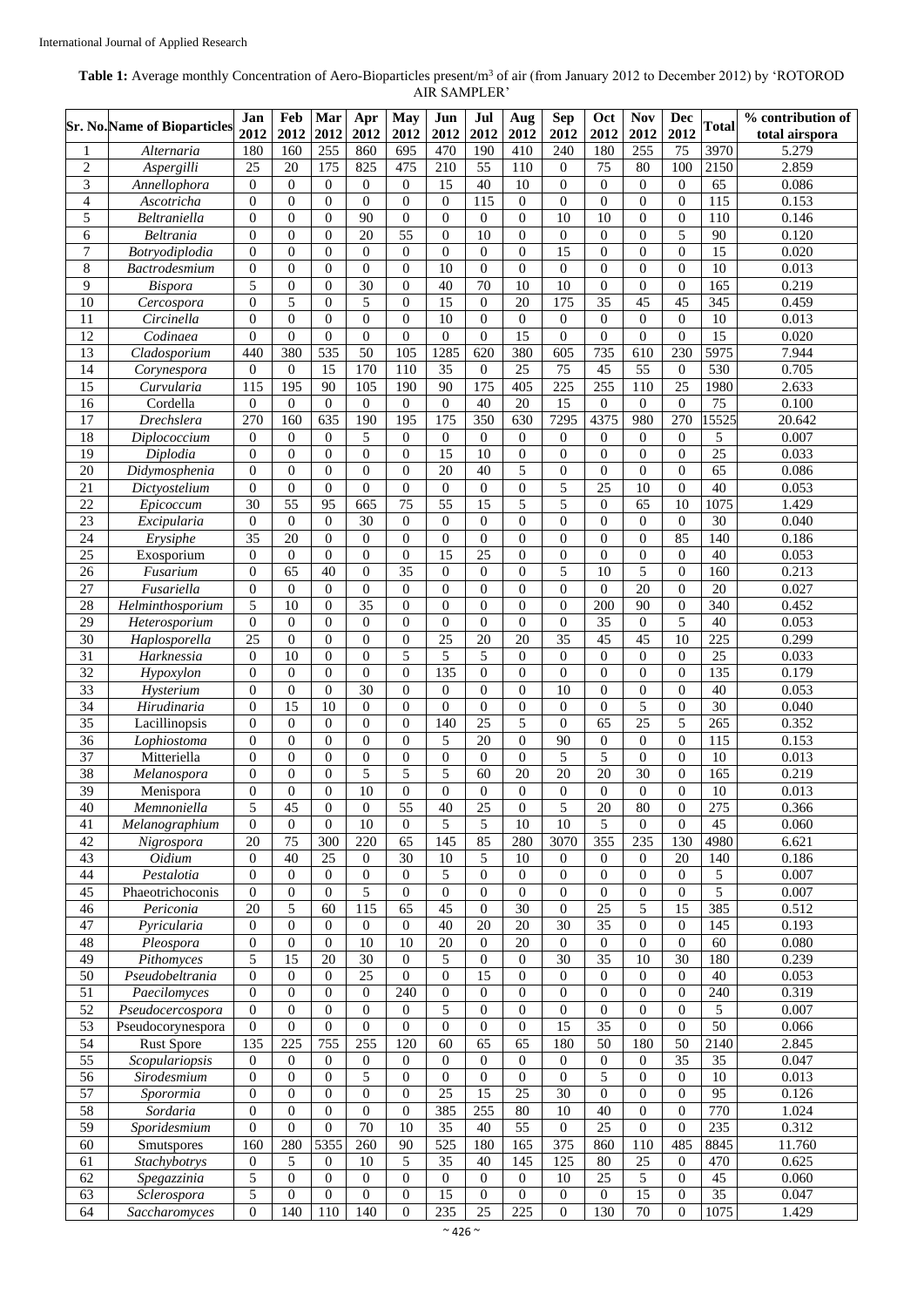| 65 | Tetraploa               | 5        | 20       | 25       | $\Omega$ | 0    | 15       | 20       | 20       | 5        |          | 10       | 10   | 135   | 0.179  |
|----|-------------------------|----------|----------|----------|----------|------|----------|----------|----------|----------|----------|----------|------|-------|--------|
| 66 | Torula                  | 5        | 5        | .5       | 40       | 35   | 25       | 30       | 20       | 70       | 55       | 15       | 20   | 335   | 0.445  |
| 67 | Tetracoccosporium       | 5        | $\Omega$ | 5        | 35       | 60   | 25       | 15       | $\Omega$ | 30       | 15       | 25       | 5    | 220   | 0.293  |
| 68 | Trichothecium           | $\Omega$ | 0        | 0        | $\Omega$ | 30   | 15       | $\Omega$ | 25       | 15       | 20       | $\Omega$ | 0    | 105   | 0.140  |
| 69 | Trochophore             | $\Omega$ | $\Omega$ | $\Omega$ | $\Omega$ | 0    | 15       | 0        | $\Omega$ | $\Omega$ | $\Omega$ | $\Omega$ | 0    | 15    | 0.020  |
| 70 | Virgatospora            | $\Omega$ | $\Omega$ | 0        | $\Omega$ | 0    | $\Omega$ | $\Omega$ | 5        |          | $\Omega$ | $\Omega$ | 0    | 10    | 0.013  |
| 71 | Algae                   | 40       | 15       | 40       | 10       | 40   | 25       | 20       | 150      | 75       | 70       | 60       | 55   | 600   | 0.798  |
| 72 | Crystals                | 475      | 85       | 1220     | $\Omega$ | 0    | $\Omega$ | $\Omega$ | 985      | 7365     | 290      | 305      | 355  | 1080  | 14.732 |
| 73 | <b>Epidermal Hairs</b>  | 30       | 30       | 60       | 100      | 50   | 145      | 25       | 70       | 65       | 15       | 25       | 15   | 630   | 0.838  |
| 74 | <b>Hyphal Fragments</b> | 60       | 70       | 160      | 235      | 115  | 40       | 120      | 175      | 140      | 85       | 165      | 80   | 1445  | 1.921  |
| 75 | <b>Insect Parts</b>     | 5        | $\Omega$ | 0        | 15       | 0    | $\Omega$ | 10       | 15       | 5        | 10       | 10       | 10   | 80    | 0.106  |
| 76 | <b>Insect Scales</b>    | 60       | 60       | 85       | 95       | 180  | 20       | 240      | 215      | 85       | 200      | 130      | 40   | 1410  | 1.875  |
| 77 | Lichen                  | 45       | 45       | 5        | 155      | 230  | 210      | 150      | 45       | 20       | 150      | 165      | 60   | 1280  | 1.702  |
| 78 | Pollen Grains           | 40       | 60       | 195      | 70       | 70   | 70       | 40       | 100      | 30       | 75       | 105      | 10   | 865   | 1.150  |
| 79 | Protozoan Cysts         | 95       | 65       | 125      | 75       | 70   | 65       | 60       | 90       | 955      | 120      | 25       | 60   | 1805  | 2.400  |
| 80 | Unidentified            | 25       | 30       | 70       | 130      | 0    | 110      | 5        | 25       | 120      | 5        | 20       | 65   | 605   | 0.804  |
| 81 | Xylem Fibre             | $\Omega$ | 0        | $\Omega$ | $\Omega$ | 0    | 105      | 0        | 20       | $\Omega$ | $\Omega$ | $\Omega$ | 10   | 135   | 0.179  |
|    | <b>Grand Total</b>      | 2375     | 2410     | 10480    | 5240     | 3515 | 5295     | 3395     | 5180     | 21715    | 8955     | 4225     | 2425 | 75210 | 100    |

# **3. Results**

Besides dust particles, a total record was 81 types of bio particles in which fungal spores, algae and algal fragments, hyphal fragments, epidermal hairs, insect scale, insect parts, pollen grains, protozoan cysts, lichen fragments, crystals including unidentified particles were trapped on the exposed cellotape. The total number of bio particles trapped on the tape was  $75210/m<sup>3</sup>$ . The maximum contribution was (20.64%) by *Drechslera* followed by Crystals (14. 73%), Smut spores 11.76%, *Cladosporium* 7.94%, *Nigrospora* 6.62%, *Alternaria* 5.27%, *Aspergilli* 2.85% and Rust Spores 2.84%. Other forms include protozoan cyst 2.40%, Insect Scales 1.87%, Lichens 1.70%, Pollen grains 1.15%, Algae 0.79%, Hyphal fragments 1.92%, Insect part .10%, Epidermal hairs 0.83% and Xylem fibre 0.17% as shown in the table. The weather record showed that minimum temperature in the study period was  $11\text{ °C}$  and maximum 40 <sup>0</sup>C, relative humidity 4% and 83%. Rainfall 9.4 mm and 554.4 mm respectively. The total rainfall recorded was 1235.20mm as shown in figure.

## **4. Discussion**

In present investigation out of 81 bioparticles, 70 belong to fungi and 10 belong to other types as shown in the table. The maximum contribution was of fungi. The *Drechslera* was the most abundant followed by crystals, smut spores, *Cladosporium*, *Nigrospora* & *Alternaria*. Similar observations were recorded by Agashe & Anuradha (1998) [9], Dosi & Kulkarni (1981)<sup>[10]</sup>, and Wadhwani (1979).

In this study the maximum load of bioparticles was observed in the month of September  $(21715/m<sup>3</sup>)$  followed by March  $(10480/m<sup>3</sup>)$  and October (8955/m<sup>3</sup>), whereas the decreased spore load was observed in the months of July  $(3395/m<sup>3</sup>)$ , December  $(2425/m^3)$  and in February  $(2410/m^3)$ . The decrease in the spore load was due to the rainfall and low temperature in these months. The result of present investigation clearly shows that rainfall has its immediate impact on the spores' release of Ascomycetes as has been studied by Meredith (1961 & 1962)<sup>[11, 12, 13]</sup>. The smut spores were recorded throughout the period of investigation. The maximum spore load  $(5355/m<sup>3</sup>)$  was recorded in the month of March as shown in the table. It was due to the smut disease spread was found on sugarcane, wheat, and on wild plants like grasses etc. in the study area. Similar findings were observed by Upadhyay & Jain (2005)<sup>[14]</sup> and Ghosal & Bhattacharya (2012)<sup>[15]</sup>.

The remarkable contribution was made by *Drechslera*, crystals, smut spores, *Cladosporium*, *Nigrospora*, *Alternaria* etc. dominated aerospora of this region and hence called as "aerospora dominants". All these bio components were collected at various places on various substrates as heterotrophs. *Drechslera* spore dominance may be due to its presence on certain plants like *Capsicum* sp., *Nyctanthes* sp., *Hordeum* sp., *Saccharum* sp., Zea sp. and on number of grasses as well as on saprophytes on various substratum. *Alternaria* spores also found as dominant type because in the study area number of crop plants, vegetable plant, oil plant and wild plants eg. *Brassica* sp., *Solanum* sp., *Daucos* etc. were found infected by this fungus. It was also found as saprophyte on various substratum in the sampling area. *Cladosporium* spore dominance may be regarded as a universal dominant because of the similar earlier records made by various workers from India & abroad. *Nigrospora* also recorded in higher concentration because the study area was the belt of sugarcane and paddy crops & this fungus was reported on these crops as well as on grasses & fodder yielding plants.

In the present investigation, some of the spore types, infact were either parasitic or saprophytic which commonly occurred in the aerospora of Devipatan Mandal. On the basis of spore load present in particular months or season and considering to climatic conditions and observing the growing crop, the disease forecasting can be done which will help the farmers in taking necessary steps regarding the protection of their crops.

# **5. References**

- 1. Tilak ST. Aerobiology Agric. College Mag. Parbhani, 1973, 1-6.
- 2. Perkin WA. The rotorod sampler,  $2<sup>nd</sup>$  semiannual rept. Aerosol Lab. Dept. Chemistry and Chemical Engg. Stanford Uni. CML. 1957;186:66.
- 3. Tilak, Srinivasulu BV. Aerospora of Aurangabad. (Fungal spores and pollen) Ind. Jour. of Microbiol. 1967;7:167-170.
- 4. Tilak ST. Airborne pollen and fungal spores. Vaijyanti Prakashan, Aurangabad, 1989, 316.
- 5. Tilak ST. Aerobiology to Astrobiology (Book). Bharti Vidyapeeth deemed University, Pune, 2010, 192
- 6. Ellis MB. Dematiaceous Hyphomycetes. Commonwealth Mycology Institute, Kew, Surrey, England, 1971, 608.